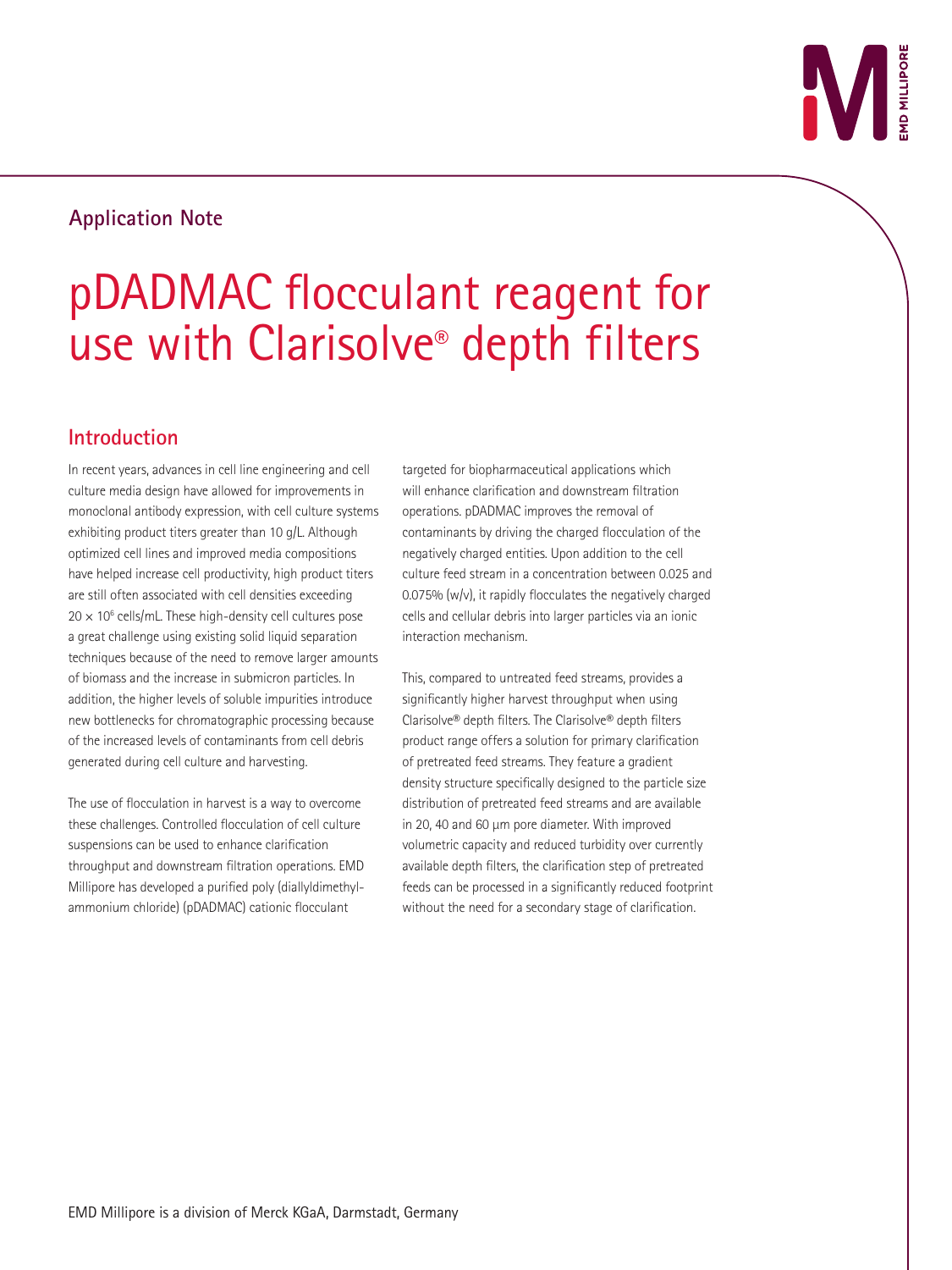# **Materials and Methods**

#### **Cell Culture Media Preparation**

Experiments utilized Chinese Hamster Ovary (CHO) cell cultures producing monoclonal antibody (MAb05). Cells were derived from an expressing CHO-S cell line and grown in 10 L bioreactors (New Brunswick Scientific, Edison, NJ) to a density of  $11-12 \times 10^6$  cells/mL and harvested at 70-90% viability. Cell culture suspensions were collected 12–15 days post-inoculation from various bioreactor production scales.

#### **Cell Culture Broth Pretreatment/Solution Adjustment**

Cell culture harvest was pretreated by using either low pH induced flocculation or polyionic flocculants. Aliquots of cell culture medium at the final bioreactor production day (harvest day) were collected. The pH of the medium was adjusted from 7.0 (unadjusted) to pH 4.5–5.0 using a 25% (w/w) acetic acid stock solution or charged flocculant. The pH adjusted suspensions were mixed for approximately 30 minutes. For the suspensions treated with cationic flocculant, cell culture broth was treated with EMD Millipore pDADMAC polymer flocculants. pDADMAC was added to cell culture broth at a final concentration between 0.025 and 0.075%  $(w/v)$  at an addition rate 0.05 L/min. The final pH of the solution was in the range of 7.0-7.2.

**Figure 1. PSD of a representative CHO cell culture feed stream (MAb05). Data are shown for unadjusted (pH 7.0), acid treated (pH 4.8), and pDADMAC (0.0375%) treated cell culture feed streams.**

**Figure 2. Throughput** 

Pressure (psi)

Pressure









#### **Particle Size Distribution (PSD)**

The particle size distribution of the untreated and flocculated cell culture harvest streams was measured using a FBRM® G400 (Mettler Toledo, USA) particle size analyzer which can measure particle sizes in the range from 0.1 µm to 1000 µm. During the experiment, the feed reservoir was gently stirred with a rotation speed of 200 rpm in order to prevent the particles from settling. Figure 1 shows the particle size distribution of the cell culture harvest prior to flocculation and flocculated feed streams for the molecule MAb05. As determined by the FBRM® G400 instrument, flocculation leads to an increase in the average particle size from 16 µm in the unadjusted cell culture feed to 18 µm for the acid treated feed. As the cell culture broth pH is reduced from pH 7.0 to 4.8 there is small change in intact cell size distribution and number, but a substantial decrease in number of smaller particles. However, there is a significant increase in average particle size for the pDADMAC (EMD Millipore) treated feeds showing average sizes of 25 µm.

#### **Clarisolve® Depth Filter Performance**

Filtration experiments were done using Millistak+® D0HC (5/1-µm nominal pore size), X0HC (2/0.1-µm nominal pore size) and Clarisolve® 40MS density graded depth filters. D0HC is designed to use for primary clarification of cell culture harvest directly out of the bioreactor whereas X0HC is used for secondary clarification especially to remove colloidal particulates and other particles that can impair the capacity of downstream filters. Sterilizing filtration was performed using 0.2 µm Millipore Express® SHC downstream microfilters which remove bacteria and any other bioburden that originated in the fermentor. The capacities of the Millistak+® D0HC and X0HC and Clarisolve® 40MS graded density depth filters were evaluated for their appropriate cell culture streams utilizing the  $P_{\text{max}}$  sm constant flow sizing method. The capacity is defined when a maximum pressure drop of 20 psi is achieved. As a control, the filtration train—consisting of a D0HC primary filter and an X0HC secondary filter—was evaluated with untreated whole cell culture fluid. For the  $\mathsf{P}_{\mathsf{max}}$  smexperimental runs (figure 2), the feed solution was pumped through the selected filter to provide a constant filtrate flux of 100 LMH and the differential pressure, filtrate volume, time and turbidity were recorded. The throughput was recorded at various time intervals where filtrate volume was determined, divided by the filter area to give the normalized volumetric throughput.

**comparison studies on the Clarisolve® filters with CHO cell culture feed stream (MAb05). Data are shown for unadjusted (pH 7.0)—D0HC/ X0HC and pDADMAC (0.0375%)—40MS treated cell culture feed streams.**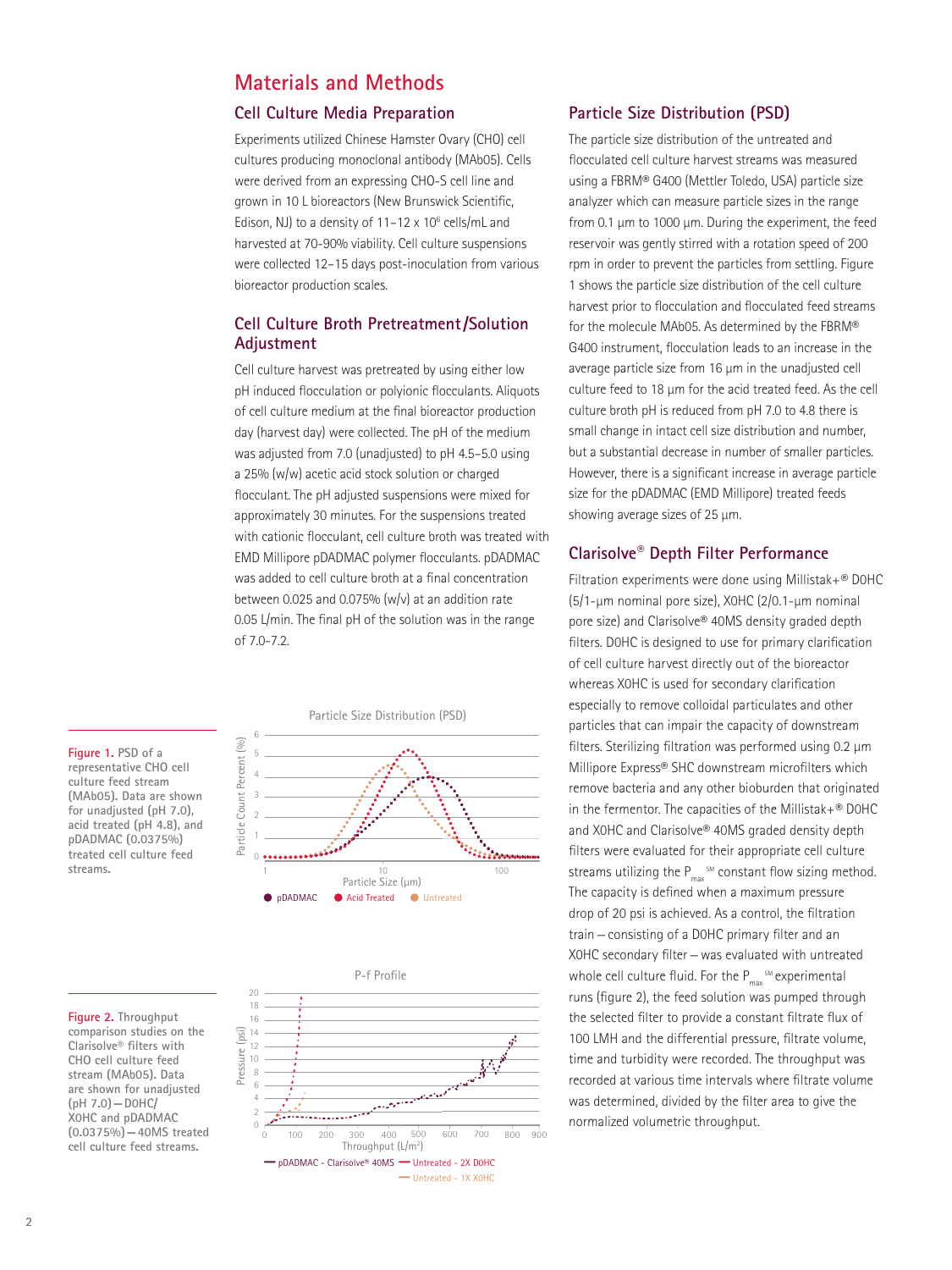Table 1 shows the filtration performance for various pretreated cell culture streams including the untreated broth (control). The control of untreated feed stream with the Millistak+® D0HC filter demonstrated a significant pressure increase throughout the filtration indicative of cake layer resistance formation and inefficient depth usage of media resulting in a throughput of 90  $\pm$  10 L/m<sup>2</sup> and a pool turbidity of 2 NTU. However, the filtration performance for pDADMAC treated feed stream at a final concentration of 0.0375% significantly improved with the Clarisolve® 40MS filter type where throughput increased 4-fold to 780  $\pm$  30 L/m<sup>2</sup> and a pool turbidity of 3 NTU. In addition, the capacity of the Clarisolve® 40MS filter was also evaluated for pDADMAC treated feed stream at a final concentration of 0.075% where it resulted in a significant improvement in performance with a throughput of 760  $\pm$ 40 L/m<sup>2</sup> and a pool turbidity of 2 NTU.

The capacities of 0.2 µm sterilizing grade filters for each depth filtrate pool from the clarification filtration trains tested above were also evaluated using the  $\mathsf{V}_{\mathsf{max}}^{\mathsf{sm}}$  method at a constant feed pressure of 10 psi for the cell culture suspension containing protein material (MAb05). All the untreated and treated cell culture streams processed through the various depth filters were subsequently

filtered through 0.2 µm Millipore Express® SHC filters. It should be noted that the sterilizing filter capacity for control was evaluated for the filtrate collected from primary D0HC depth filter into secondary X0HC depth filter (2 to 1) as the pooled turbidity depth filter was too high for sterilizing filter. However, Clarisolve® depth filters do not require a secondary depth filter based on its clarity of the filtrate and can be directly taken to downstream sterilizing filter. All filtrates yielded  $\mathsf{V}_{\mathsf{max}}^{\mathsf{SM}}$  capacity values of  $>$  5,000 L/m<sup>2</sup> with no flux decay on the membrane except for the untreated, DOHC/XOHC filtrate.  $\mathsf{V}_{\mathsf{max}}^{\mathsf{SM}}$  values greater than 5,000 L/m<sup>2</sup> are reported as simply  $> 5,000$  L/m<sup>2</sup>. All sterile filter sizing runs are summarized in Table 1.

Lot-to-lot variability was also determined for Clarisolve® 40MS depth filters with pDADMAC treated feeds. Three devices each from 3 different manufacturing lots (CP3BA16828, CP3BA16829, CP3BA16830) of Clarisolve® 40MS filters were used to run 2 lots of feed stream (MAb05) to evaluate variability in performance. Figure 3 shows that the performance of Clarisolve® 40MS with pDADMAC treated feed is very consistent between 3 lots of devices with a standard deviation less than 10%. Also, turbidity reduction was greater than 99.9% with a standard deviation less than 0.04% for Clarisolve® 40MS devices.

| $\sim$ |
|--------|
|--------|

| <b>Flocculation</b> |     |             | <b>Depth Filtration</b> |                                          |                                | <b>Sterile Filtration</b> |                                          |  |
|---------------------|-----|-------------|-------------------------|------------------------------------------|--------------------------------|---------------------------|------------------------------------------|--|
| <b>MAb</b>          | pH  | pDADMAC (%) | Filter                  | <b>Throughput</b><br>(L/m <sup>2</sup> ) | <b>Pool Turbidity</b><br>(NTU) | Filter                    | <b>Throughput</b><br>(L/m <sup>2</sup> ) |  |
| MA <sub>b</sub> 05  | 7.0 | ΝA          | DOHC/<br>XOHC           | $90 + 10$                                | C                              | <b>SHC</b>                | $2,000 + 500$                            |  |
| MA <sub>b</sub> 05  | 7.0 | 0.0375      | 40MS                    | $780 + 30$                               | 3                              | <b>SHC</b>                | > 5,000                                  |  |
| MA <sub>b</sub> 05  | 7.0 | 0.075       | 40MS                    | $760 + 40$                               |                                | <b>SHC</b>                | > 5,000                                  |  |



Lot-to-lot Variability for Clarisolve® 40MS Depth Filters

**Figure 3. Throughput comparison studies on the Clarisolve® filters with CHO cell culture feed stream (MAb05) for determining lot-to-lot variabilty. Data are shown for 3 lots (CP3BA16828, CP3BA16829, CP3BA16830).**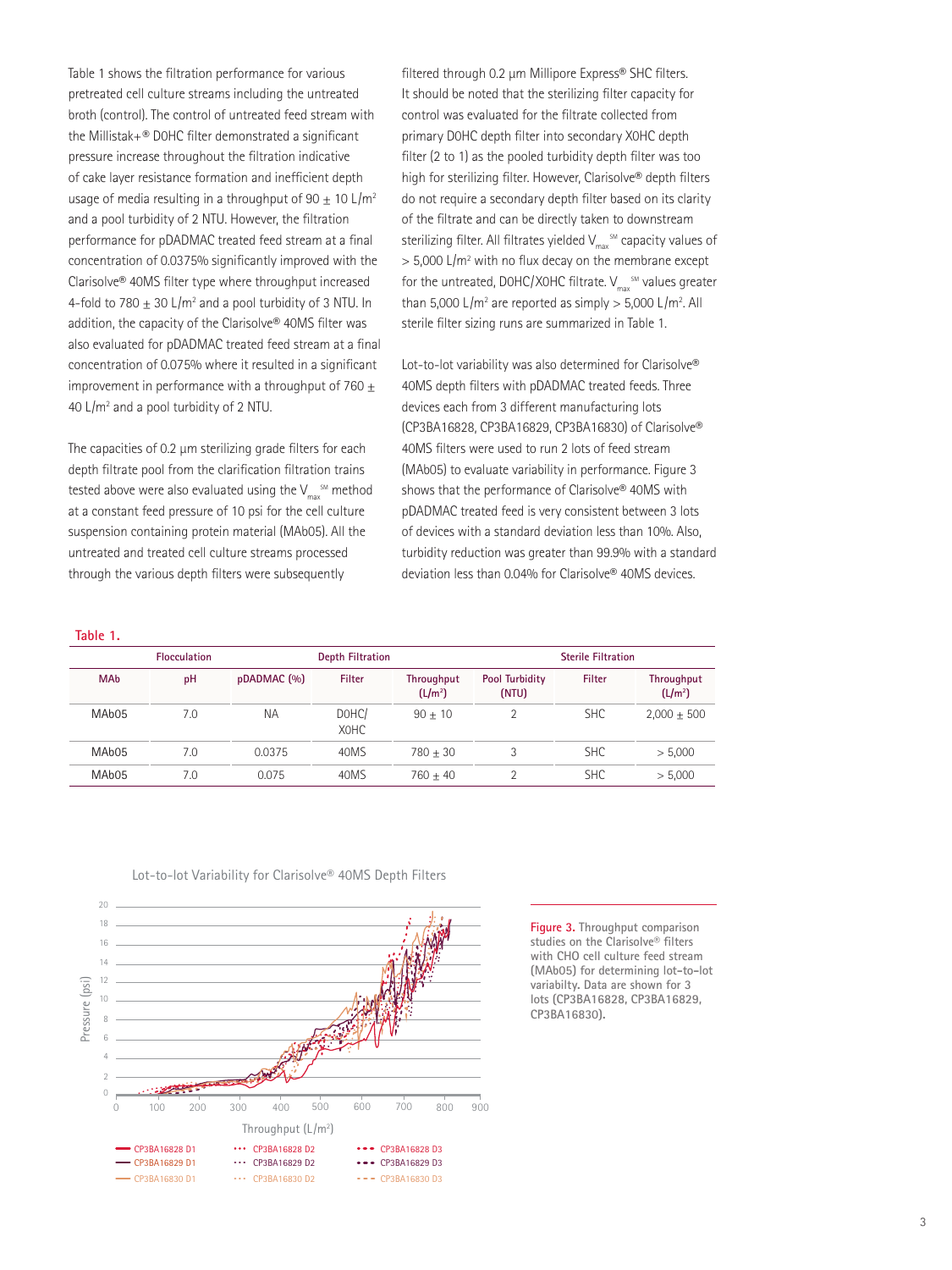# **Downstream Purification Performance**

Process yields and clearance of host cell protein (HCP) impurities were evaluated for pDADMAC treated feeds at various concentrations between 0.025 and 0.075% (w/v). As expected, the process yields were greater than 95% with a slight decrease in HCP impurities as shown in Table 2. We also examined whether residual impurities were efficiently removed through the subsequent Protein A step. The residual HCP in Protein A eluate was reduced to less than 400 ppm in all flocculation runs while it remained higher than 700 ppm in the control run. Cation exchange and anion exchange chromatography steps

were able to reduce the impurities below the detection limit. All these findings suggest that the flocculation in the presence of pDADMAC at an optimized dosing leads to better clarification process performance in terms of process yield and clearance of HCP impurities. However, excess pDADMAC results in a decrease in performance of the subsequent chromatography steps with a loss in process yield and increase in residual polymer concentration. This suggests that polymer should be added carefully as suggested in Table 2.

| $\sim$ | $\sim$ | $\sim$ |  |
|--------|--------|--------|--|
|        |        |        |  |

|                    | <b>Flocculation</b> |                | <b>Depth Filtration</b> |              |                     | Protein A           |                     | <b>CEX</b>          |                     | <b>AEX</b>   |                     |
|--------------------|---------------------|----------------|-------------------------|--------------|---------------------|---------------------|---------------------|---------------------|---------------------|--------------|---------------------|
| <b>MAb</b>         | pH                  | pDADMAC<br>(%) | Filter                  | Yield<br>(9) | <b>HCP</b><br>(FRV) | <b>Yield</b><br>(%) | <b>HCP</b><br>(ppm) | <b>Yield</b><br>(9) | <b>HCP</b><br>(ppm) | Yield<br>(%) | <b>HCP</b><br>(ppm) |
| MA <sub>b</sub> 05 | 7.0                 | <b>NA</b>      | <b>DOHC</b>             | 97           | <b>NA</b>           | 95                  | 700                 | 95                  | 110                 | 98           | 10                  |
| MA <sub>b</sub> 05 | 7.0                 | 0.0375         | 40MS                    | 97           | .06                 | 94                  | 370                 | 95                  | 72                  | -97          | 15                  |
| MA <sub>b</sub> 05 | 7.0                 | 0.075          | 40MS                    | 95           | .10                 | 90                  | 210                 | 85                  | 22                  | 97           | $<$ LOO             |

# **Residual Polymer Clearance**

Due to the possible toxicity, flocculant polymers should be assessed for an acceptable residual level and a clearance level must be reached to ensure the drug safety. Previous reports<sup>1,2</sup> and our results indicated that 1 ppm of cationic polymers showed no or little *in vitro* cytotoxicity and can be used as a reasonable initial target for residual clearance. Two different techniques for residual polymer analysis were investigated: surface plasmon resonance (SPR)

and high performance liquid chromatography (HPLC). SPR allows for straightforward in-process monitoring of the response unit (RU), where the RU indicates the amount of residual polymer in the solution comprising the biomolecule of interest. For the HPLC, a standard RP-18 column was used. Detection to a limit of 1 ppm of pDADMAC was achieved with an evaporative light scattering detector (ELSD)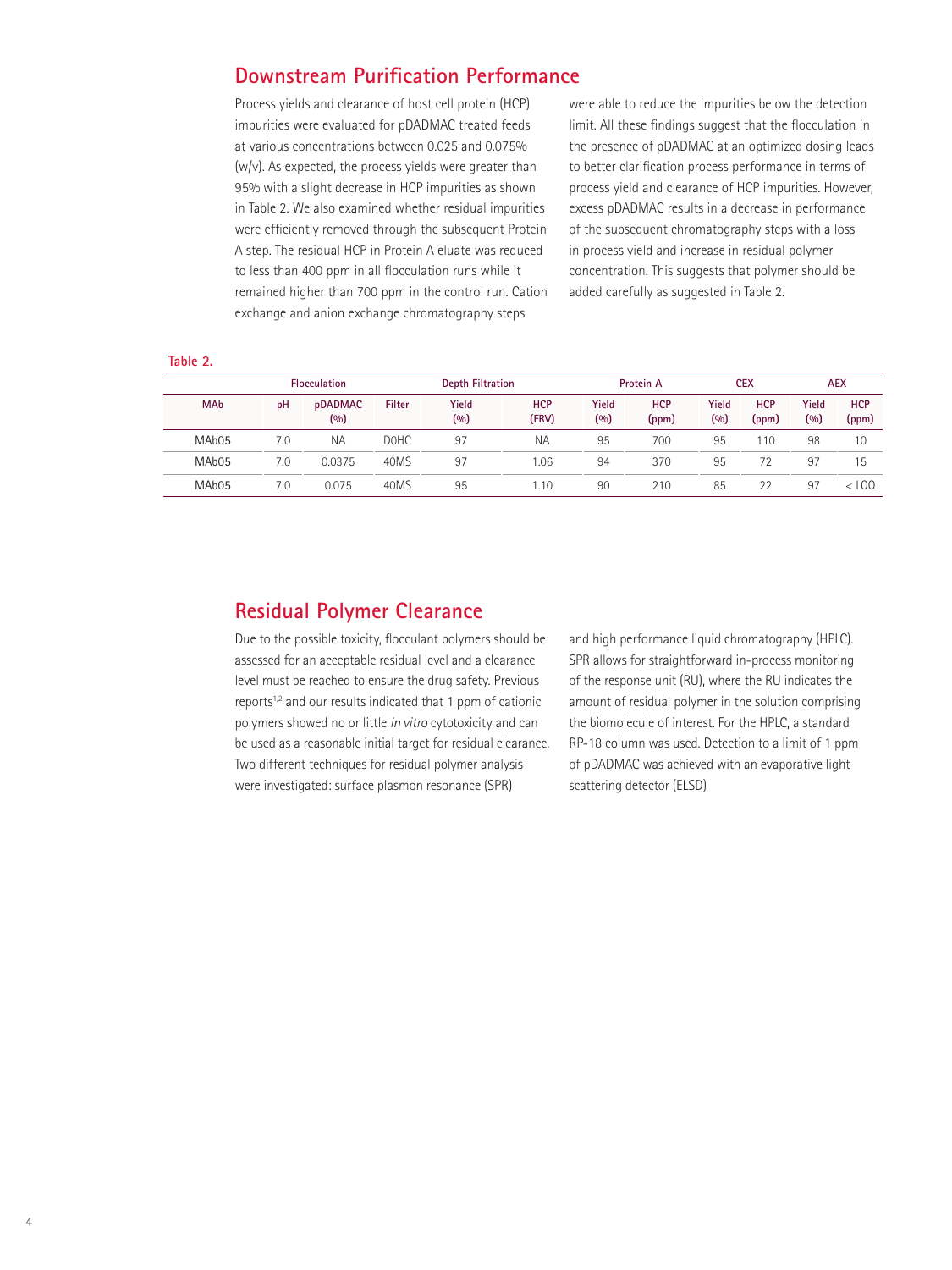# **Detection of residual pDADMAC by HPLC**

### **Examinations of residual polymer after different steps in downstream purification**

#### **Column and oven setup**

| Column:      | Phenomenex Aeris Widepore 3.6 µm |  |  |  |
|--------------|----------------------------------|--|--|--|
|              | XB-C18 column (150x4.6)          |  |  |  |
| Temperature: | 40 °C                            |  |  |  |

#### **Pump setup Solvent**

| Pump A:                  | Water with 0.1% (v:v) TFA          |
|--------------------------|------------------------------------|
| Pump B:                  | Acetonitrile gradient grade        |
| Injection volume: 100 µL |                                    |
|                          | Standards and samples are 0.45 µm  |
|                          | filtered prior to injection        |
|                          | No other sample preparation needed |

#### **Gradient**

Flow rate 1 mL/min

| Time (min) | Pump $A(%)$ | Pump B (%) |
|------------|-------------|------------|
| 0.0        | 95          | 5          |
| 1.0        | 95          | 5          |
| 4.0        | 50          | 50         |
| 5.0        | 95          | 5          |
| 10.0       | 95          | 5          |

#### **Reagents**

|  | 480112 Water with 0.1% (v:v) trifluoroacetic acid for |
|--|-------------------------------------------------------|
|  | liquid chromatography LiChrosolv®                     |
|  | 100030 Acetonitrile gradient grade for liquid         |
|  | chromatography LiChrosolv® Reag. Ph Eur               |
|  | 137069 pDADMAC solution 10% Flocculation reagent      |

#### **Preparation of standards**

When preparing calibration standards, use pDADMAC 10% solution as the stock solution. Calculate proper dilutions by using the effective value of the assay, which is given on the certificate of analysis of the respective batch.

Dilutions are made in glass volumetric flasks with water containing 0.1% TFA (trifluoroacetic acid).

#### **ELSD detector setup**

An evaporative light scattering detector (ELSD) is used for detection. It is flushed with 1.4 L nitrogen (N $_{\textrm{\scriptsize{2}}}$ ) per minute and operated at 40 °C.





**Figure 4. Calibrationn of aqueous solutions of pDADMAC in concentrations of 1-10 ppm. Please note that calibration with an ELSD detector is typically not linear.**

**Figure 5. Chromatogram of an aqueous 10 ppm pDADMAC standard solution. The peaks with a retention time of 1-2 min are artifact peaks.**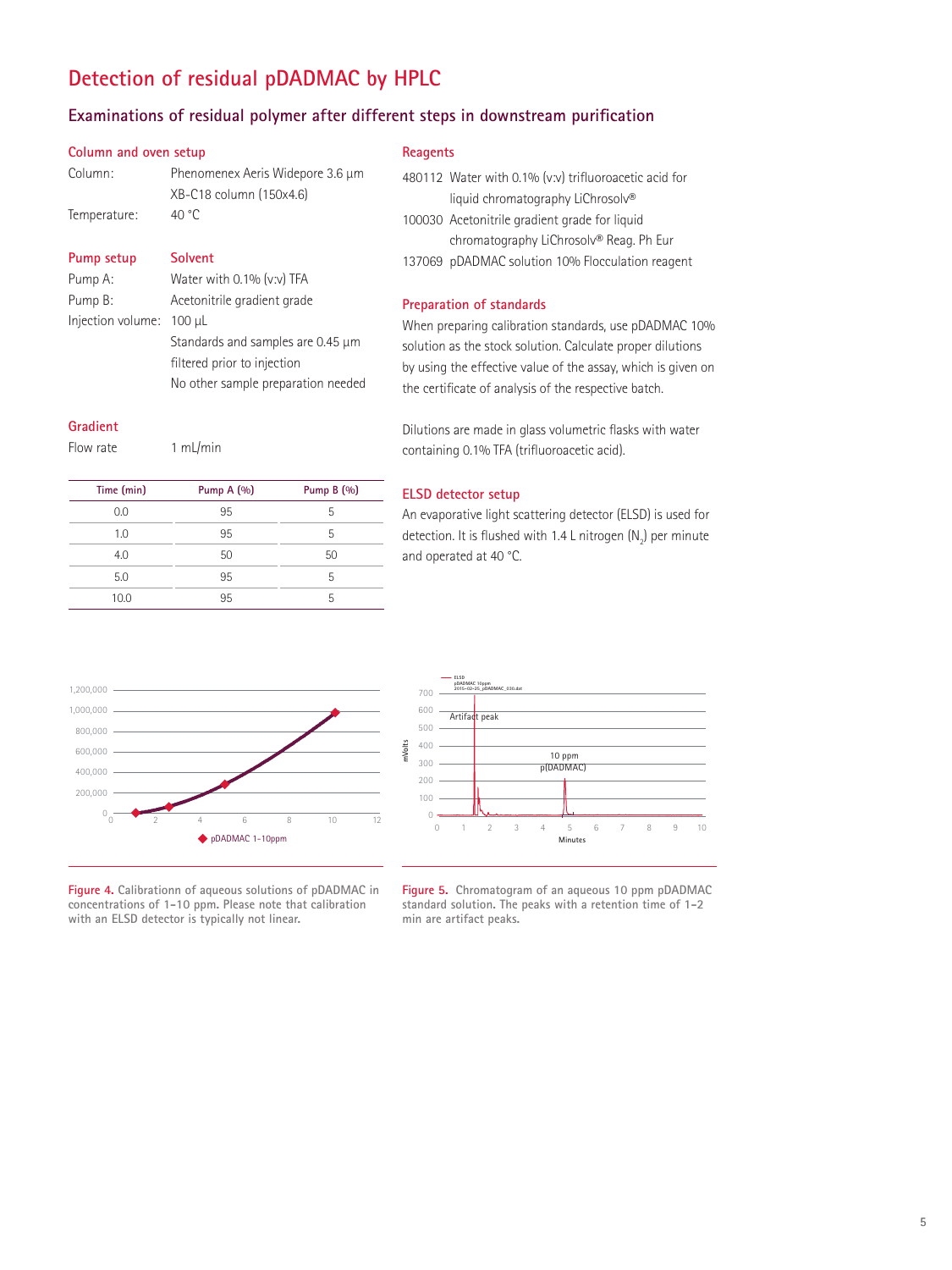# **Detection of residual pDADMAC by SPR spectroscopy**

#### **Step 1: Identify conditions that significantly favor capture of pDADMAC compared to IgG on the sensor surface.**

- **1.** The studies are performed using a CM5 sensor chip and standard Dulbecco's PBS as the running buffer.
- **2.** At the end of each binding cycle, the surface is regenerated by subsequently injecting the three regeneration buffers of 50 mM NaOH, 750 mM  $\rm H_3PO_{4'}$  and 750 mM  $\rm H_3PO_4/3$  M NaCl at 50  $\rm \mu L/min$ for 12 seconds.
- **3.** IgG is prepared at a concentration of 1-2 mg/mL at six different pHs (from 6.5-9.0) in 10 mM NaPi with no salt, and each sample is injected at 50 µL/min across the sensor surface for three minutes.
- **4.** After the IgG injection, the surface is washed with 1.5 mL running buffer at maximum flow rate (e.g. 1500 µL/min for approximately 1 minute) for every pH, and the IgG is assessed for pre-concentration on

#### **Step 2: Generate a standard curve for quantitation of pDADMAC samples.**

- **1.** These studies are performed using a CM5 sensor chip and PBS adjusted to optimized pH and NaCl (e.g. pH 8.5 and 350 mM NaCl).
- **2.** At the end of each binding cycle, the surface is regenerated by subsequently injecting the three regeneration buffers of 50 mM NaOH, 750 mM  $\rm H_3PO_4$ , and 750 mM  $\rm H_3PO_4/3$  M NaCl at 50  $\rm \mu L/min$  for 12 seconds.
- **3.** To generate a standard curve, pDADMAC is prepared at six concentrations (0.1-100 ppm) in running

the sensor surface in the absence of salt. IgG is then captured at different NaCl concentrations. Samples of IgG are similarly prepared in 10 mM NaPi pH 6.5, with 0-300 mM NaCl added to the sample.

**5.** Finally, IgG is captured at different NaCl concentrations and different levels. To explore these effects in more detail, samples should be tested for the capture of IgG under a matrix of various conditions: different pH levels (6.0-9.0), each prepared with selected NaCl concentrations (0-300 mM). The heat map provides the lowest IgG capture levels that should be achieved in high pH/ NaCl conditions. Using the optimized conditions, a standard curve is generated for the residual pDADMAC concentration.

buffer (PBS with 300 mM NaCl, pH 8.5) and each sample is injected across the sensor surface at 50 µL/ min for three minutes.

**4.** Under these buffer conditions, this span of pDADMAC concentrations produces a wide range of binding levels and initial binding rates. To generate a standard curve using the software-supported concentration assay, the initial binding rates are plotted against the pDADMAC concentration.

#### **Step 3: Detect residual pDADMAC on the sensor surface with varying doses in the feed sample and identify residuals across various downstream processing steps.**

- **1.** The pDADMAC-containing samples (pDADMAC feed, pDADMAC feed prot A elution, pDADMAC feed CEX elution, and pDADMAC feed AEX elution) and two controls (bulk harvest without polymer, pure IgG) can similarly be tested for binding to the CM5 sensor surface.
- **2.** Each sample needs to be diluted to 1/10 concentration in running buffer (PBS with 300 mM NaCl, pH 8.5), then in a four-fold dilution series, and injected across the sensor surface at 50 µL/min for three minutes.
- **3.** At the end of each binding cycle, the surface is regenerated by subsequently injecting the three regeneration buffers of 50 mM NaOH, 750 mM  $\rm H_3$ PO $_{4}$ , and 750 mM  $\rm H_3$ PO $_{4}$ /3 M NaCl at 50  $\rm \mu L/min$  for 12 seconds.
- **4.** Regeneration is followed by a buffer wash of 1.5 mL at maximum flow rate (e.g. 1500 µL/min for approximately 1 minute). This wash returns the baseline to its initial position prior to each new sample injection.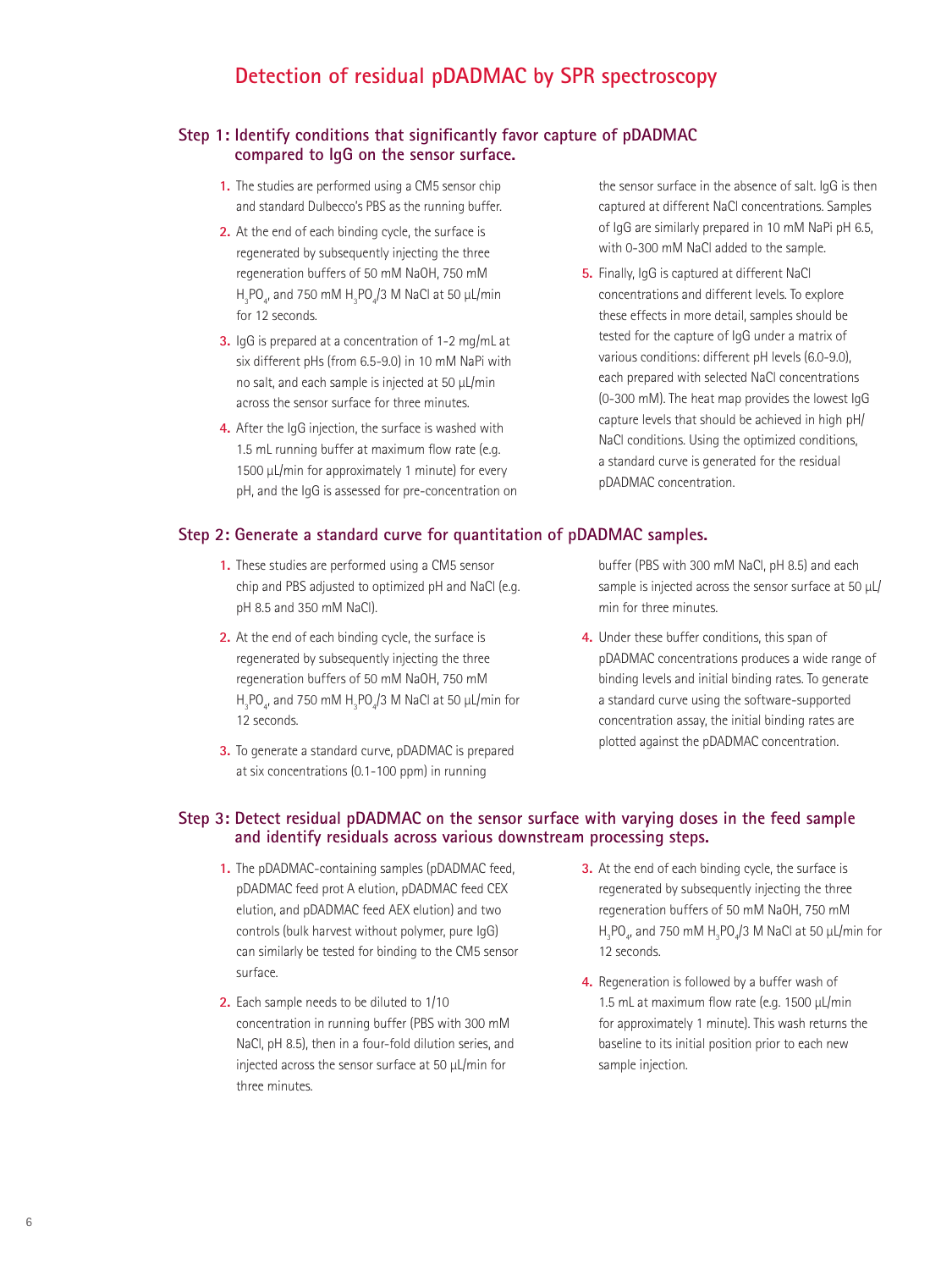Table 3 shows the residual polymer in feed across various chromatographic steps. The residual polymer increases in amount with the increase of polymer concentration in the feed. We have demonstrated the residual pDADMAC is consistently removed to less than 1 ppm during the downstream purification steps irrespective of the initial concentration of polymer added. However, we recommend using optimum dose required in order to avoid any adverse effect on Protein A and cation exchange chromatographic

steps because of higher pDADMAC residuals. Table 3 shows the residual pDADMAC is consistently removed to less than 1 ppm after cation exchange chromatographic step. No cytotoxicity and acute systemic toxicity was observed at this concentration in toxicological studies, nor have irritant (intracutaneous injection) or hemolytic effects been found. Only in concentrations of 10 ppm and above it provides a low toxicity and hemolysis behavior as shown in Figure 6.

#### **Table 3.**

|                   | <b>Flocculation</b> |           | <b>Residual Polymer</b> |                     |                   |                   |  |
|-------------------|---------------------|-----------|-------------------------|---------------------|-------------------|-------------------|--|
| <b>MAb</b>        | pDADMAC (%)<br>pH   |           | Feed<br>(ppm)           | Post Pro-A<br>(ppm) | Post CEX<br>(ppm) | Post AEX<br>(ppm) |  |
| MAb <sub>05</sub> | 7.0                 | <b>NA</b> | 0                       | 0                   | 0                 | 0                 |  |
| MAb <sub>05</sub> | 7.0                 | 0.025     |                         |                     | $\lt$             |                   |  |
| MAb <sub>05</sub> | 7.0                 | 0.0375    |                         | 10                  | $\epsilon$        |                   |  |
| MAb <sub>05</sub> | 7.0                 | 0.075     | 40                      | 200                 |                   |                   |  |

**Figure 6. pDADMAC hemolysis behavior of RBC using polymer doses varying from 0.1 ppm to 100 ppm.**



## **Conclusion**

The data presented in this application note provide a detailed description of the effects of cationic pDADMAC flocculant pretreated cell culture on particle size distribution and subsequent depth filtration performance. The data with Clarisolve® depth filter with pDADMAC flocculant pretreatment demonstrate a significant improvement in filtration efficiency, including a reduction in supernatant turbidity and improved volumetric throughput compared to conventional filters. The purification process removes the residual polymer to a concentration less than 1 ppm where it showed no *in vitro* cytotoxicity and hemolytic concerns and could be used as a reasonable target for acceptable polymer clearance. Overall, pDADMAC treatment in combination with Clarisolve® depth filters provides an effective solution for harvesting high cell density cultures and can be easily incorporated into current clarification platforms.

#### **References**

- 1 Coffman J, Shpritzer RI, Vicik SM. 2010. *Separation methods*. US patent 7855280
- 2 Fischer D, Li Y, Ahlemeyer B, Krieglstein J, Kissel T. 2003. *In vitro cytotoxicity testing of polycations: Influence of polymer structure on cell viability and hemolysis*. Biomaterials 24(7):1121–1131